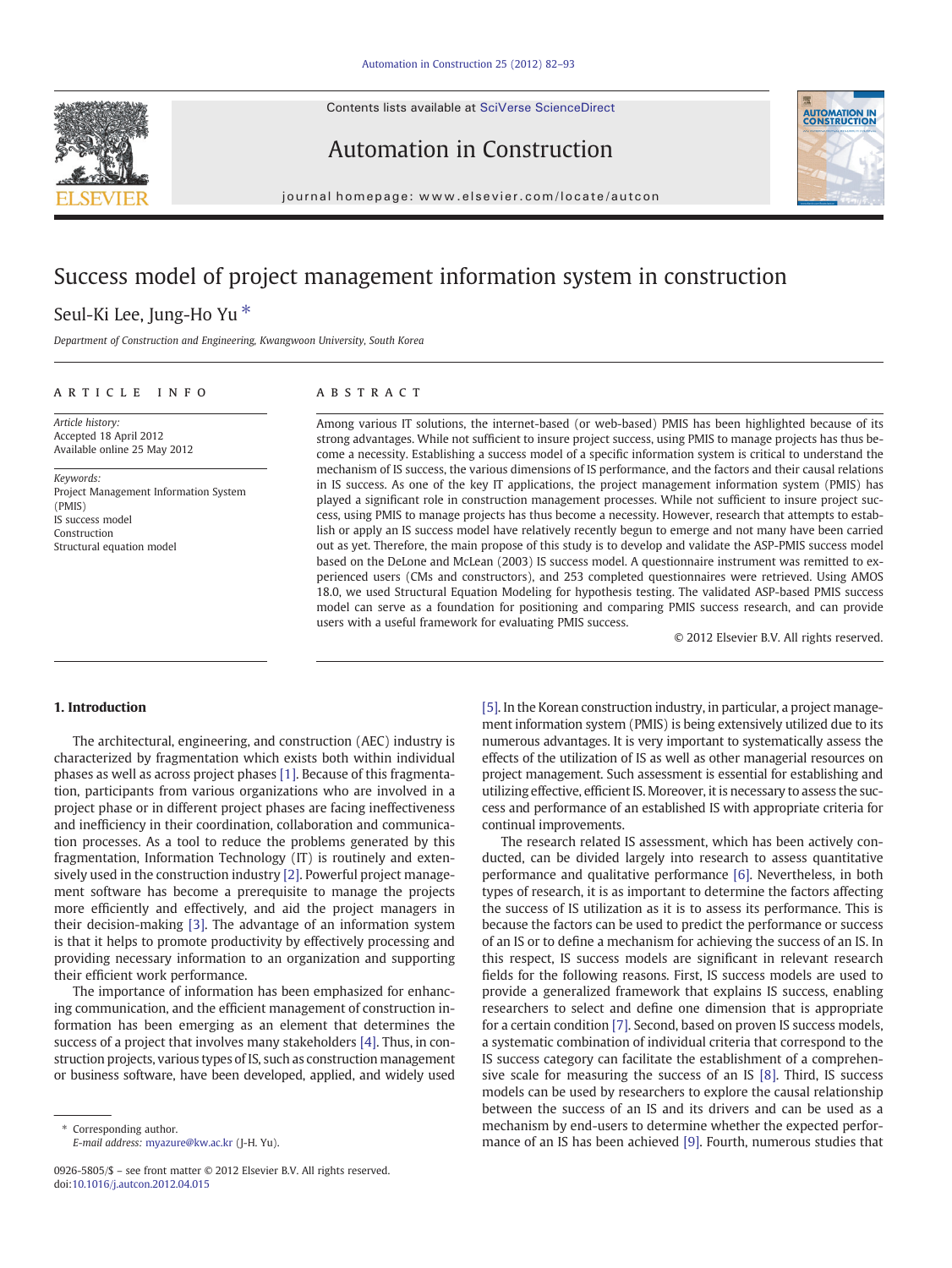attempted to empirically verify IS success models firmly support the relationship of the criteria to success and help to ascertain the causal structure in models [\[7\]](#page--1-0). One of the most widely applied IS success models is the DeLone and McLean IS success model. DeLone and McLean proposed various views and variables of the success of an IS [\[10\]](#page--1-0) and, since then, a significant amount of research in many fields has been conducted to verify, extend, and improve the model. In the construction field, research using IS success models has recently been carried out to examine a success model for enterprise resource planning (ERP) in construction [\[11,12\],](#page--1-0) the utilization of electronic document management (EDM) [\[13\]](#page--1-0), and the effect of a PMIS on project managers and project success [\[14\]](#page--1-0). Nonetheless, research of success models for ASP-based PMIS that reflect construction project stakeholders' opinions are scarce in Korea and, accordingly, any mechanism for the performance achievement or the success of ASPbased PMIS has yet to be defined.

The main purpose of this research is to develop and validate the ASP-based PMIS success model based on a revised version of the DeLone and McLean IS success model that is already widely applied [\[5\].](#page--1-0) This research is structured as follows. First, we review IS Success Models developed by other researchers and PMIS in construction and define PMIS success in construction. Second, based on a literature review, each measured item of the PMIS success model and a comprehensive set of hypotheses are proposed. Third, the methods and results of a survey are presented. Finally, theoretical and managerial implications and directions for future research are discussed.

PMIS in construction can be largely categorized into three types of information systems: those that are self-developed and used in construction firms; systems based on a widely distributed application service provider (ASP); and specialized systems used in specific capital projects [\[15\].](#page--1-0) The data used to test the research model were obtained from a sample of experienced users (CMs and constructors) of PMIS. To generalize the results, the respondents were spread across construction sites. Using AMOS 18.0, we used structural equation modeling (SEM) for hypothesis testing. A two-phased approach was used, based on Anderson and Gerbing [\[16\].](#page--1-0) First, the measurement model was estimated using confirmatory factor analysis (CFA) to test the overall fit of the model, as well as its validity and reliability. Second, the hypotheses were tested between constructs using the structural model.

Based on this analysis, this study will also discuss whether an existing IS success model can be effectively applied to ASP-based PMIS and will make suggestions for the development of an IS success model suitable for an ASP-based PMIS. The elements of success that are verified through the ASP-based PMIS success model suggested in this study can be used to assess systems and predict their success. Moreover, the implications of this research are expected to contribute to the development of a success model with higher explanatory power in the future.

#### 2. Theoretical background

#### 2.1. IS success model

The concept of information system (IS) success is widely accepted for the evaluation of information systems [\[17\].](#page--1-0) In management information systems (MIS) scholarship, a wide range of research has proposed IS success models [\[7,10,18](#page--1-0)–21]. These models postulate their own definitions of IS success and factors that affect the defined IS success; the models are theoretically grounded and empirically tested. Therefore, various studies have been carried out in which the success factors of the models are applied to the evaluation of IS success or performance.

After reviewing over 180 papers on IT investment assessment factors published in the 1970's and 1980's, DeLone and McLean [\[10\]](#page--1-0) presented an IS Success Model with six factors related to the success of information systems: system quality, information quality, user satisfaction, system use, individual impact, and organizational impact. While the model integrates the comprehensive dependent variables used by IS researchers, it has received several criticisms. First, IS use in the DeLone and McLean model offers too many interpretations for it to be appropriately examined. IS use is also argued to play a problematic and controversial role in modeling system success. Second, because User Satisfaction represents the individual impacts of IS in an organizational setting, investigating the cause path from User Satisfaction to individual impacts is fruitless. Finally, and most importantly, the model does not explain clearly and fully the relationship between user satisfaction and individual/organizational impact [\[22\]](#page--1-0). The definition of constructs is as follows.

- ① System quality: measures of the information processing system itself
- ② Information quality: measures of information system output
- ③ (Information) use: recipient consumption of the output of an information system
- ④ User satisfaction: recipient response to the use of the output of an information system
- ⑤ Individual impact: the effect of information on the behavior of the recipient
- ⑥ Organizational impact: the effect of information on organizational performance[\(Fig. 1\)](#page--1-0)

Seddon and Kiew [\[18\]](#page--1-0) tested a modified version of the DeLone and McLean model [\[10\],](#page--1-0) with the following three major differences: (a) use was replaced by usefulness, (b) a new variable, system importance, was added to help explain the variations in the users' perceptions of usefulness and user satisfaction, and (c) the simultaneous causality between Use and User Satisfaction was replaced by one-way causality, i.e. usefulness causes user satisfaction, and not vice versa. Their empirical results provided substantial support for the 'upstream' two thirds of the DeLone and McLean model [\[10\].](#page--1-0) Also, Seddon [\[19\]](#page--1-0) presented an IS Success Model in which society impact as a net benefit of the information system is added [\(Fig. 2\)](#page--1-0).

The IS success model of Pitt et al. [\[20\]](#page--1-0) added Service Quality as a quality factor to the DeLone and McLean model [\[10\].](#page--1-0) Measurement items for assessing service quality consist of the modified SERVQUAL proposed by A. Parasuraman et al. [\[23\];](#page--1-0) validity was then tested ([Fig. 3](#page--1-0)).

Myers et al. [\[21\]](#page--1-0) proposed a success model by extending the model of DeLone and McLean [\[10\]](#page--1-0) and Pitt et al. [\[20\]](#page--1-0). Their model differs from that of DeLone and McLean and Pitt et al. as follows: (a) the addition of service quality and (b) the addition of a workgroup to consider organization and external environment in terms of the contingency theory approach [\(Fig. 4\)](#page--1-0).

Ten years later, DeLone and McLean [\[7\]](#page--1-0) presented an updated model reflecting the criticisms by other researchers and the situation at the time. As the service concept was added to IT with the use of the Internet, they increased the number of information system success factors to seven, including service quality, and analyzed the interdependence and correlation of these seven factors ([Fig. 5\)](#page--1-0).

Drawing from previous research, many empirical studies supported the left-hand part of the DeLone and McLean model, which assumed that 'System Quality', 'Information Quality' and 'Service Quality' cause 'System Use' and 'User Satisfaction'. It has been shown that quality influences attitude and behavior in an IS context. However, many debates have arisen on the construct of information system success. The construct of information system success is varied according to the domain.

In the field of construction, researches that attempt to establish or apply an IS success model have relatively recently begun emerging and few have yet to be carried out. Studies of IS success models in the field of construction include the following. (a) Based on the DeLone and McLean IS Success Model and the technology acceptance model (TAM), Chung et al. [\[11,12\]](#page--1-0) attempted to determine the elements of